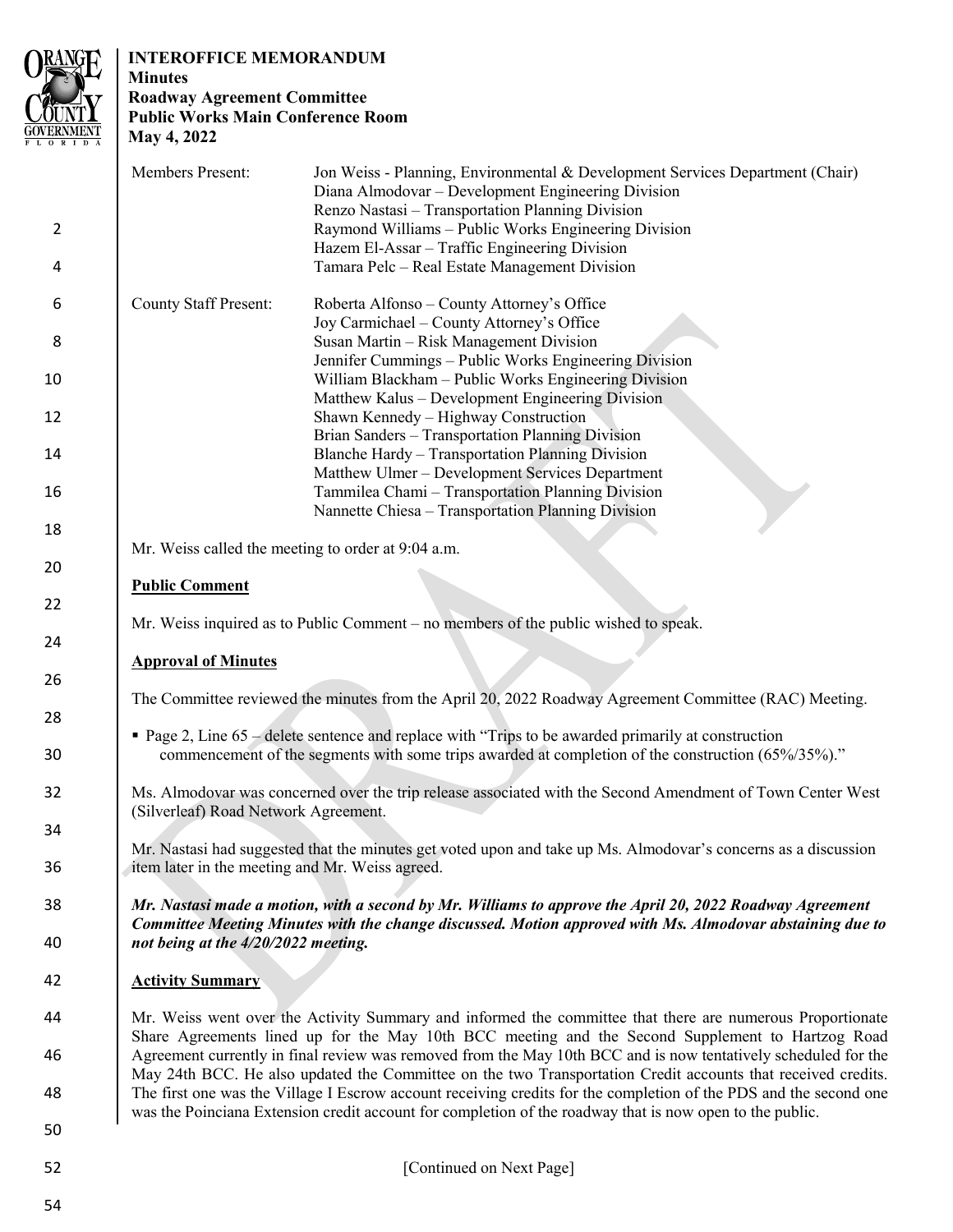Roadway Agreement Committee – Meeting Minutes May 4, 2022 Page 2

Mr. Nastasi asked the Committee if there has been any movement on Fieldstream. Mr. Weiss responded that there has 56 been no movement, but there are continuing discussions with County Administration on the timing aspects, but he is not aware of any dates. Mr. Weiss is of the understanding that they do not plan to have any fully negotiated Agreements 58 concurrent with the LUP change, but the intent would be to have a Term Sheet that has been reviewed by RAC to accompany the LUP request to the BCC.

60

## **RAC CONSENT AGENDA ITEMS:**

62

- 64 Road Affected: Lake Underhill Road
- Previous RAC: None
- 66 In Attendance: Suzanne Mix

# 68 **Chima Steakhouse Proportionate Share Agreement**

Road Affected: Apopka Vineland Road, Sand Lake Road, and Turkey Lake Road

**Eastland Baptist Church Activity Center Proportionate Share Agreement**

- 70 Previous RAC: None
- In Attendance: Carolyn Haslam
- 72

# **Wekiva Reserve Proportionate Share Agreement**

- 74 Road Affected: Wekiva Springs Road Previous RAC: None
- 76 In Attendance: Sarah Davenport

| 78  | Lake Sheen Sound Proportionate Share Agreement                                        |                                            |  |
|-----|---------------------------------------------------------------------------------------|--------------------------------------------|--|
|     |                                                                                       | Road Affected: Winter Garden-Vineland Road |  |
| n n | $\mathbf{D}_{\text{max}}$ : $\mathbf{D} \land \mathbf{C}$ . $\mathbf{M}_{\text{max}}$ |                                            |  |

80 Previous RAC: None In Attendance: David Stokes

- 82
- *Ms. Pelc made a motion, with a second by Mr. El-Assar, to approve the Proportionate Share Agreements for Eastland*  84 *Baptist Church Activity Center, Chima Steakhouse, Wekiva Reserve, and Lake Sheen Sound Proportionate Share Agreements as presented. Motion carried unanimously.*
- 86
- **RAC NON-CONSENT PROPORTIONATE SHARE ITEM:**
- 88 None
- 90 **RAC AGENDA ITEMS:**

# 92 **COMMITTEE DISCUSSION:** *Hartzog Road*

- In Attendance: Greg Lee, Paul Sladek, Paul Denning, Carl Jacobs, Doug Hoffman, Jeremy Camp, Elesa Sowell
- 94
- Mr. Weiss stated that the Hartog Road Second Supplement is under review and the purpose of the Second Supplement is 96 to change the ownership of ponds 3 and 4 with other minor provisions in regard to that change.
- 98 Mr. Weiss asked the committee for the status of their reviews as it pertains to the Second Supplement.
- 100 Ms. Pelc explained that an internal meeting took place and several items have been discovered. The first is that there is an additional portion of pond 4 (an outfall) that is needed and that portion is not owned by Holiday Inn Vacation Club. 102 Reference to that entity will need to be included within the Agreement.
- 104 Mr. Lee asked if the owner of the outfall portion needed to be added to the Second Supplement or the conveyance process. Ms. Alfonso advised the applicant to add the owner unless there will be some issue getting the owner to sign, if 106 there is an issue, then add language that states, "to convey or cause to be conveyed" along with the caveat that the pond will need to be conveyed at the same time as the outfall area.

108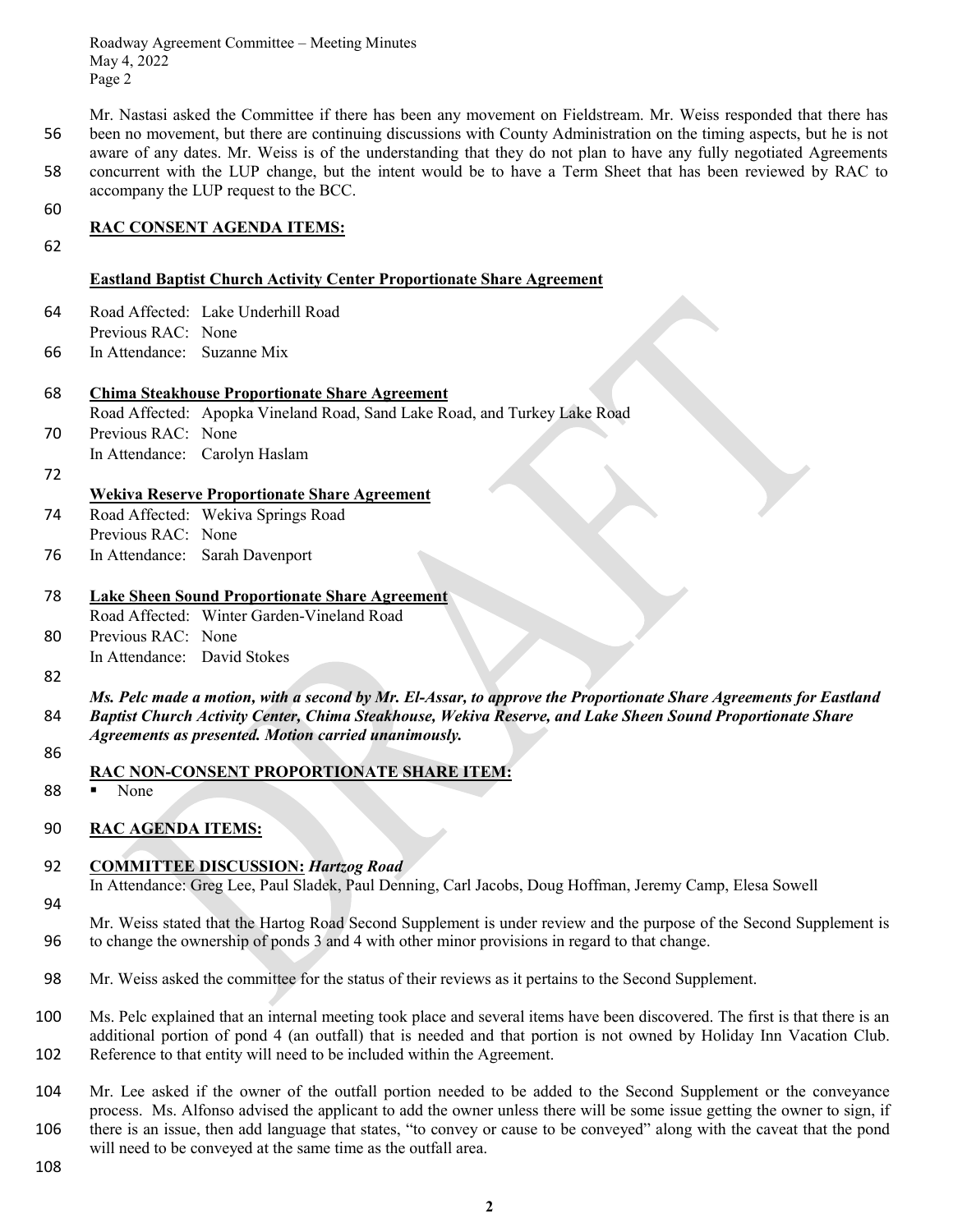Ms. Pelc stated the second issue on the Shared Use Pond Agreement on Page 2, line 472 that references pond 3 and 4; 110 pond 3 needs to be removed as it is not being shared.

- 112 Ms. Pelc then questioned the parcel numbers on page 2 of the Agreement, the outfall parcel numbers are not included and would need to be. Line 54 includes parcel numbers ending in 011 and 014 and asked how they are to be listed.
- Mr. Sladek explained that those parcels are not affected by this Agreement, and are on the northern end of the road 116 adjacent to Flamingo Crossings property; the parcels are historical to the original Road Agreement and were included to maintain consistency in the Agreements.
- Ms. Pelc asked for the language to be clarified or to remove the two parcel identification numbers entirely.
	- On Page 3 the outfall parcel needs to be added.
- 122

114

118

120

- Mr. Sladek asked Ms. Pelc for clarification on the Pond Agreement as it relates to the outfall structure, the Agreement 124 will just have the outfall structure as an exhibit. Ms. Pelc agrees since there is no benefit in the Agreement to the outfall structure owner.
- 126

Language in the easement and maintenance easement portion of the Agreement needs to include more information for 128 clarification purposes.

- 130 Ms. Pelc asked if the Agreement needed to specifically reference the permanent slope and fill easements. Subparagraph 4, need to add "temporary and permanent slope easements to the extent they are required."
- 132

142

Page 20 Exhibit for Pond 4 needs to include the outfall structure in the Agreement and in the Shared Pond Agreement.

134 Mr. Williams stated that there is a wildlife crossing that is impacted by the parcels and he asked Ms. Pelc if they were 136 discussed in last week's meeting. She replied that it was discussed in the meeting and that they would remain permanent. Ms. J. Cummings stated that the wildlife crossings would just to be included within the language of the Agreement. 138

- Mr. Weiss asked if this was specific to the Second Supplement that the conveyance of the road that remains an 140 outstanding issue? Mr. Sladek stated that the Wildlife Crossing is shown on the Construction Plans and the plans would require it before closing out the road and accepting for maintenance.
- Ms. Almodovar stated that the original Agreement on page 15 requires a signal when warranted. She stated the signal is 144 warranted based upon the analysis and that she has written a letter requesting it and will be sending the letter out shortly.
- 146 Mr. Nastasi stated the County would be looking for a mast arm signal but, in the interim it will need to be at a minimum a temporary signal, and then replaced by the responsible parties as the mast arm at a later date. Ms. Almodovar stated that 148 she will be putting a time line for the signal in her letter. Mr. Nastasi stated to Ms. Almodovar that some type of safety measure has to be in place before the road is conveyed and opened. She stated that she will be requesting a temporary 150 signal to be installed before the end of the year.
- 152 Mr. Weiss asked for clarification purposes that the traffic signal will defer to the provisions of the original Agreement. Ms. Almodovar concurred.
- 154

Mr. Weiss requested that Mr. Lee submit a revised draft by the end of the week. He asked the Committee to turn it around 156 by the end of the day next Wednesday.

158 Mr. Weiss asked Ms. Alfonso if the changes made were non-substantial. She replied that the pond 4 outfall is substantive and action needs to be taken by the Committee.

# *Ms. Almodovar made a motion, with a second by Ms. Pelc, to approve the changes discussed and approve subject to a*  162 *final review by the RAC Committee. Motion carried unanimously.*

160